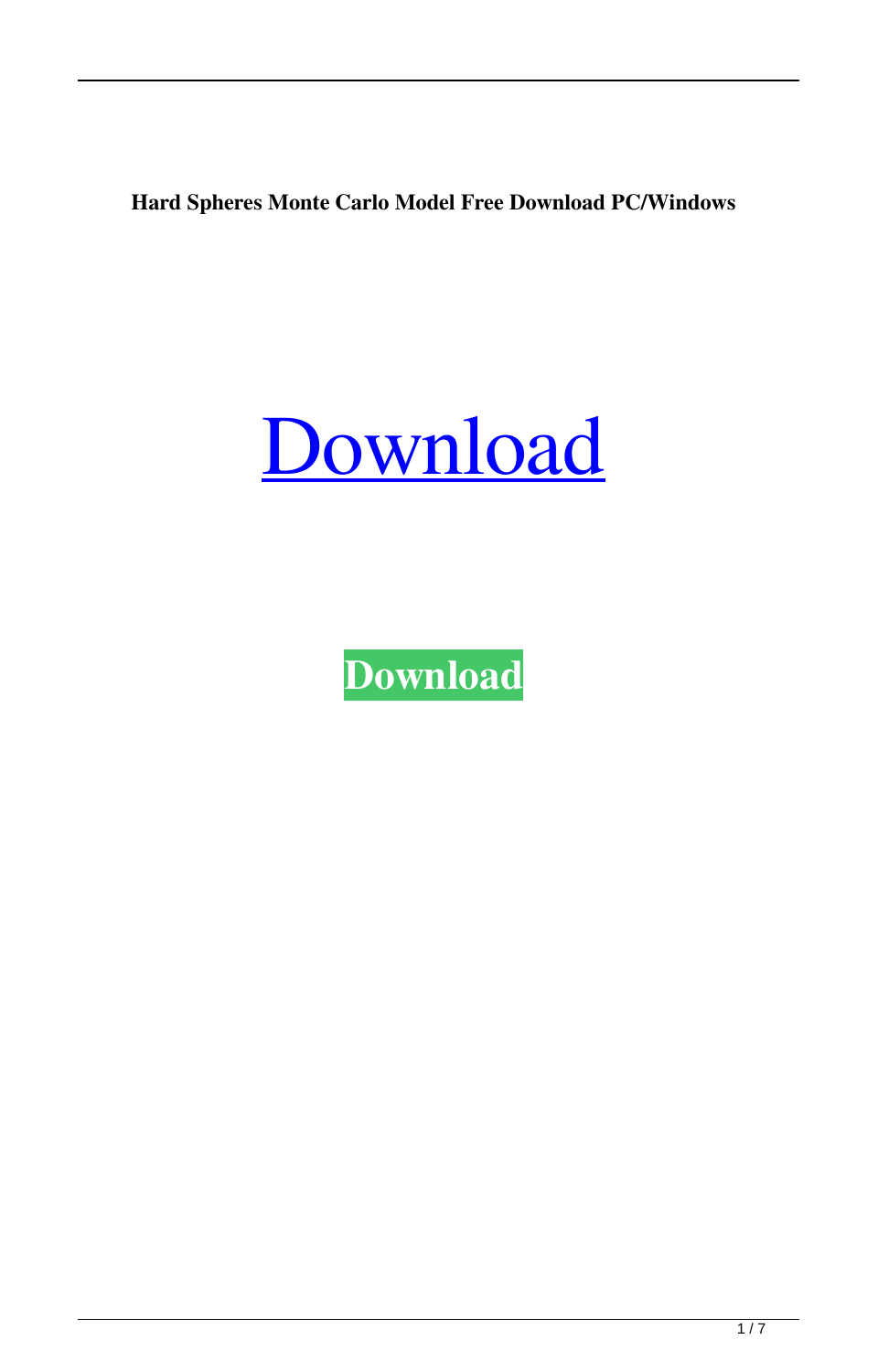# **Hard Spheres Monte Carlo Model Crack+ Torrent (Activation Code) PC/Windows [2022-Latest]**

The Hard Spheres Monte Carlo Model 2022 Crack allows you to perform a large variety of tests such as: \* Differential measurements such as: average size, temperature, density \* Stability tests and simulations \* Density measurements at different pressures. The tested objects can be: \* Differential measurements such as: average size, temperature, density \* Stability tests and simulations \* Density measurements at different pressures. Lùty programu Hard Spheres Monte Carlo Model umožní vám přijímat sériové hodnocení u klasických kovacích těles podle radialních kde hodnocení je provedeno v hlavních částech kovacího tělesu. Hard Spheres Monte Carlo Model Description: The Hard Spheres Monte Carlo Model allows you to perform a large variety of tests such as: \* Differential measurements such as: average size, temperature, density \* Stability tests and simulations \* Density measurements at different pressures. Lùty programu Hard Spheres Monte Carlo Model umožní vám přijímat sériové hodnocení u klasických kovacích těles podle radialních kde hodnocení je provedeno v hlavních částech kovacího tělesu. Tímto jednoduchým softwarovým programem jsou měřeny statistické parametry hlavního tělesu tělesu jako např. váha, tmavé, elektronické váhy a další. Hned poté se můžete zeptat v jaké věci se v podobném programu zamýšlíte začít hodnocovat. With the developed software, you can perform simulations on hard spheres in order to perform Monte Carlo calculations on the fluid and solid states. Hard Spheres Monte Carlo Model is a Java-based software that allows you to analyze the simulation results via the radial distribution functions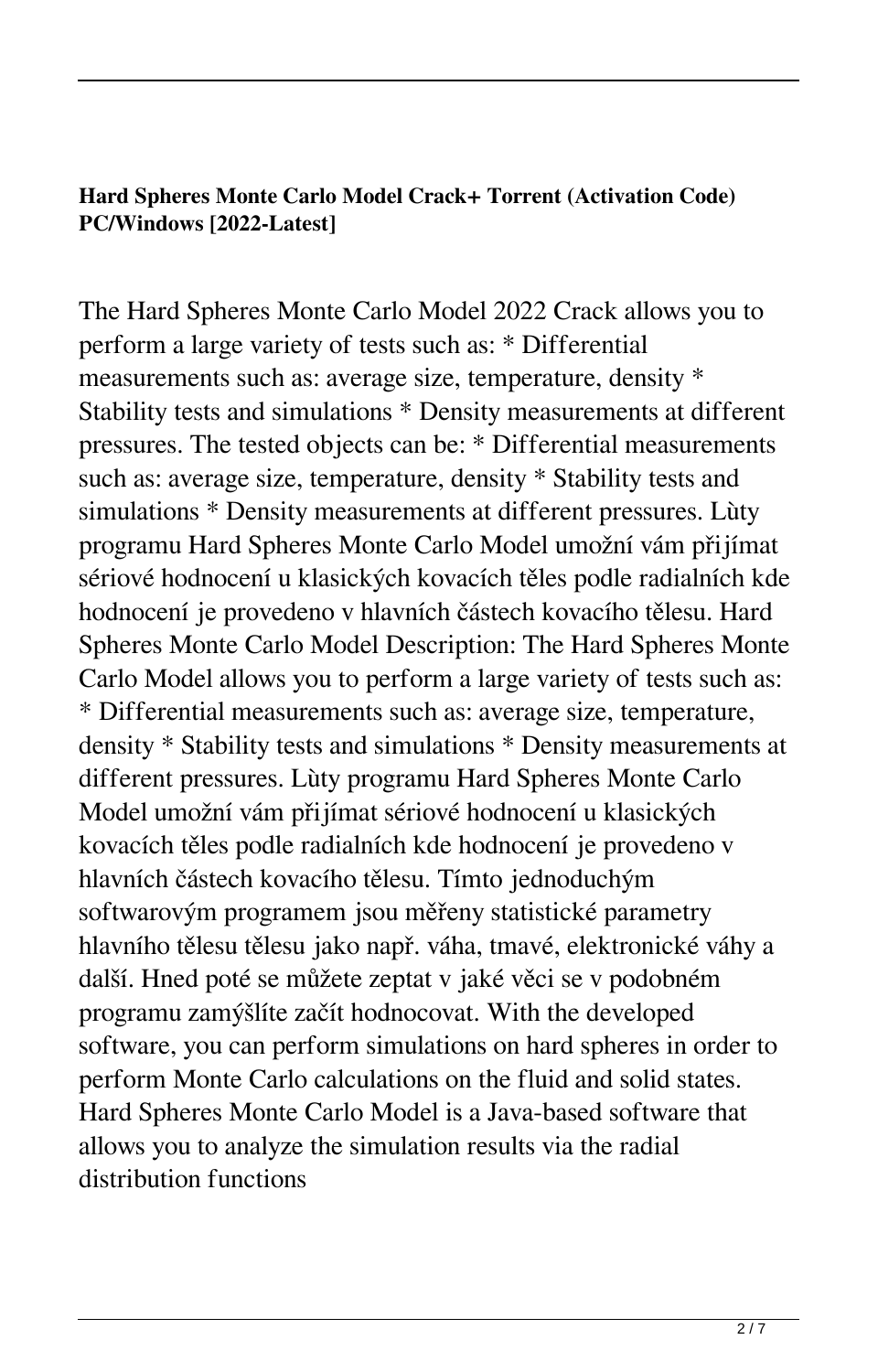## **Hard Spheres Monte Carlo Model [March-2022]**

Keymacro is a program written in C. which can simulate any conventional keyboard. Keymacro allows you to simulate the user's interaction with a keyboard. Some of the features include: \* Most popular keycodes (numeric, alphabetical, special) \* Change keycode, modifier and modifier-key at once \* Search for keycode/modifier in text file, change the value by code \* Set the delay of each keystroke \* Make the program run in background or foreground \* Save keystrokes to text file Installation: 1. Install keymacro. 2. Copy the "keymacro.jar" file in the \Extra\ folder. 3. Copy the "Keymacro.desktop" file in the \Extra\ folder. 4. Copy the "keymacro.conf" file in the \Extra\ folder. 5. Restart the computer. 6. Open the "keymacro.jar" file in "Windows" or "Mac". 7. Install "Mac" in the same folder as "keymacro.jar" file. 8. Restart the computer. 9. Open "keymacro.jar" file in "Mac". 10. Open "keymacro.jar" file in "Windows". Updates: 1. Change the name of "keymacro.conf" file. 2. Update the "keymacro.jar" file. IMPORTANT If you are using "Windows" or "Mac" to install the program, you can not use the same directory of "keymacro.jar" file. For example: If you put the keymacro.jar file in the "C:\Program Files\", you can not install it in the "C:\Documents and Settings\username\". Therefore, we recommend you to install the keymacro.jar file in the "Program Files\". MorphSim is a molecular dynamics simulation tool that simulates the behavior of molecular systems in a 3-D space. MorphSim consists of three major parts. 1. Basic Code 2. Applet 3. MorphSim API MorphSim includes both 81e310abbf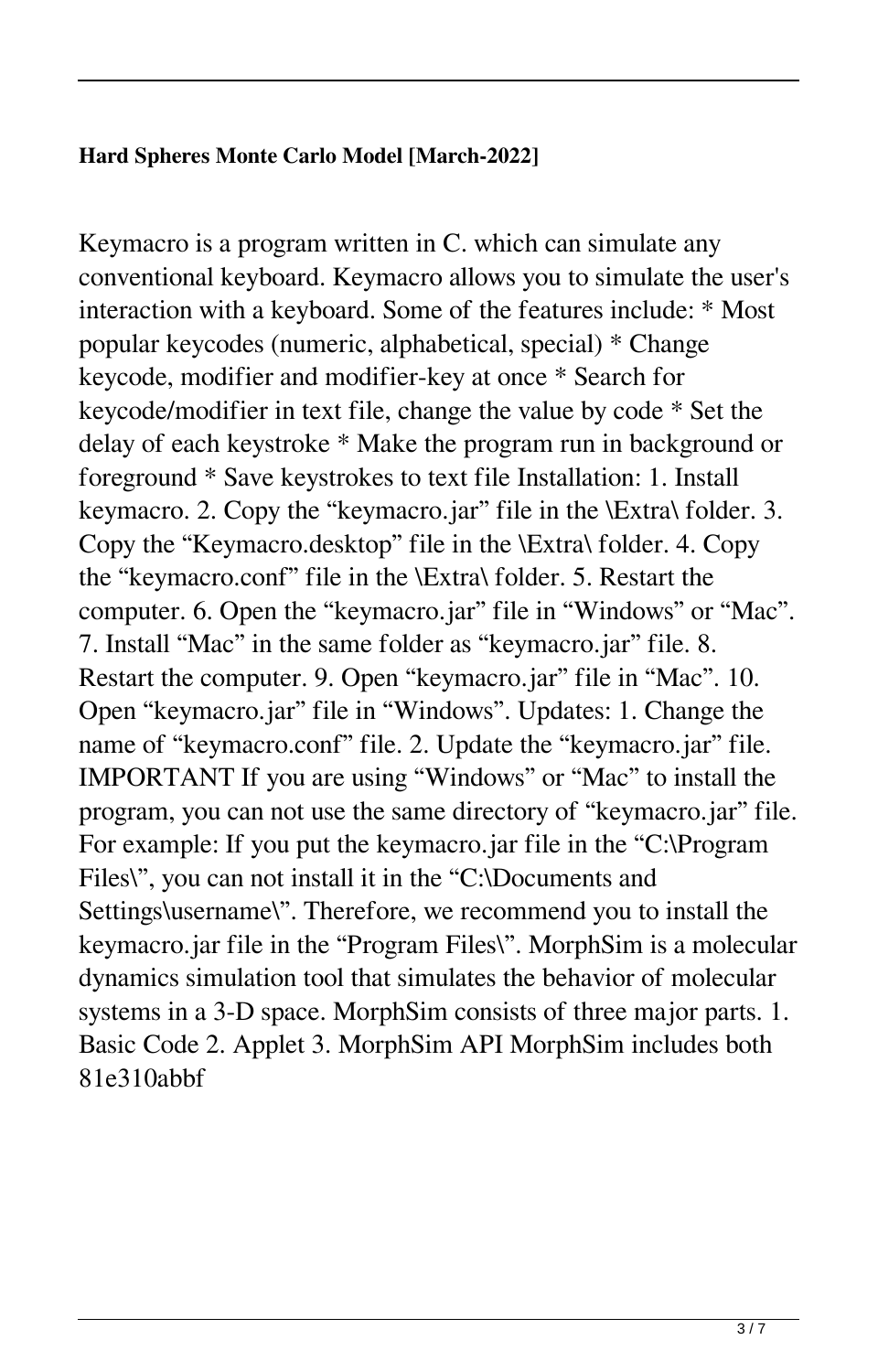#### **Hard Spheres Monte Carlo Model Crack+ Serial Key**

Java Software is also can be used to model a system where the particles are rigid and have hard walls at the boundaries. The walls can have a certain energy and the system can be immersed in a reservoir that has a potential energy. The Java software can be used for modeling a variety of fluids, including the systems that have the solids and/or the gases.Cryopreservation of bovine oocytes with the Penetrating micro-french technique (PMFT). Oocyte vitrification has emerged as a promising technique for cryopreservation of immature oocytes of small bovine species. The objective of this study was to establish a new method of vitrification of bovine oocytes, using the Penetrating Micro-French Technique (PMFT). The PMFT is a technique involving the slow release of cryoprotectant into the oocyte through a micro- orifice in the zona pellucida. The procedure was used to vitrify two groups of oocytes, both from medium-sized bovine species. In both groups the bovine oocytes were matured in vitro, fertilized in vitro and the embryos obtained were cultured in vitro. The groups differed in that the vitrified oocytes were of different ages: the younger group was divided into six subgroups based on the period of maturation in vitro, and the older group was matured for longer than in the younger group, to facilitate the identification of the ideal vitrification time. A freezing solution was developed which consisted of equilibration medium (EM) plus 30% dimethylsulphoxide (DMSO) and 30% ethylene glycol (EG), both with a specific gravity of 1.24, and it was maintained at -196 degrees C in a refrigerator. On the day of vitrification, the immature oocytes were placed in a PBS-based vitrification solution and loaded into a nitrogen vapour permeable straw. Both groups were then subjected to the PMFT. In the older group the vitrified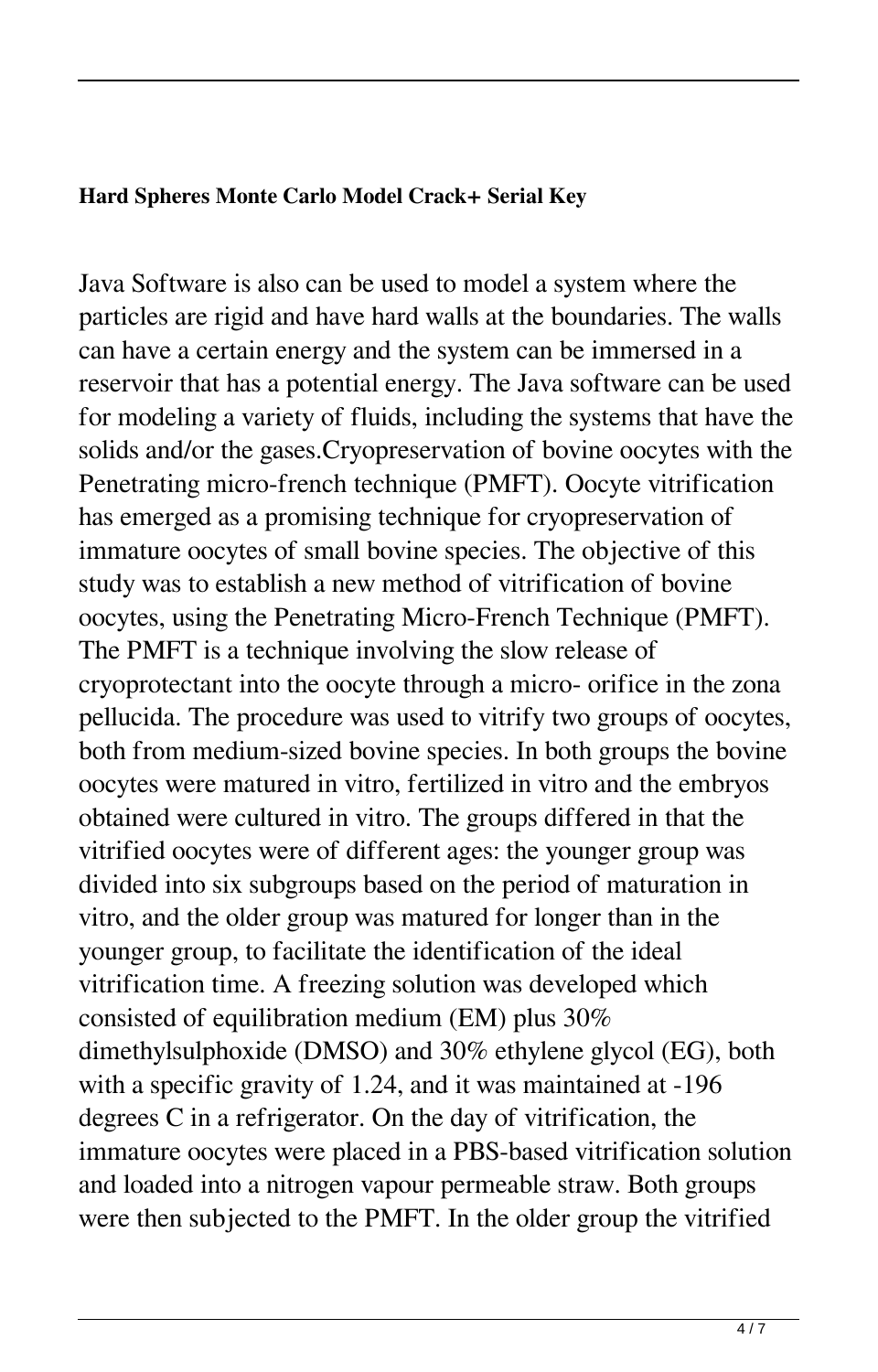oocytes were treated for 10-20 s, and in the younger group a longer treatment time of 50-60 s was required. The survival rates of the vitrified oocytes in both groups were 83% and 77%, respectively. A higher level of fertilization was achieved in the younger group (75%) compared with the older group (64%). Similarly, the cleavage rate of the vitrified embryos in the younger group was higher than that in the older group (73.3%)

### **What's New In?**

Hard Spheres Monte Carlo Model is a Java-based simulation software that allows you to perform a hard spheres Monte Carlo analysis on fluids and solids. You can simulate the state of a fluid, which is the inside of a bubble or cell; in an extrapolation of the measurement, you can also observe the surface properties of the system. Hard Spheres Monte Carlo Model estimates the equation of state of fluids and solids from the results of an analysis. This software is for testing and analysis of the hard spheres Monte Carlo model.Introduction {#sec1} ============ We present a rare case of a 58-year-old man with a two-year history of multiple rapidly enlarging, pigmented cutaneous lesions on the face. An excisional biopsy was performed for histological analysis. Histopathology and immunohistochemistry confirmed a diagnosis of juvenile xanthogranuloma (JXG). Although benign in nature, JXG can occasionally be confused with other malignant conditions, making early diagnosis imperative. Case report {#sec2} =========== A 58-year-old man with no significant medical or surgical history presented with a two-year history of multiple, rapidly enlarging, erythematous, pigmented cutaneous nodules on his left upper lip and chin. All lesions were present for the past two years, and in the last six months he was concerned that one lesion had become increasingly pigmented and ulcerated. He denied any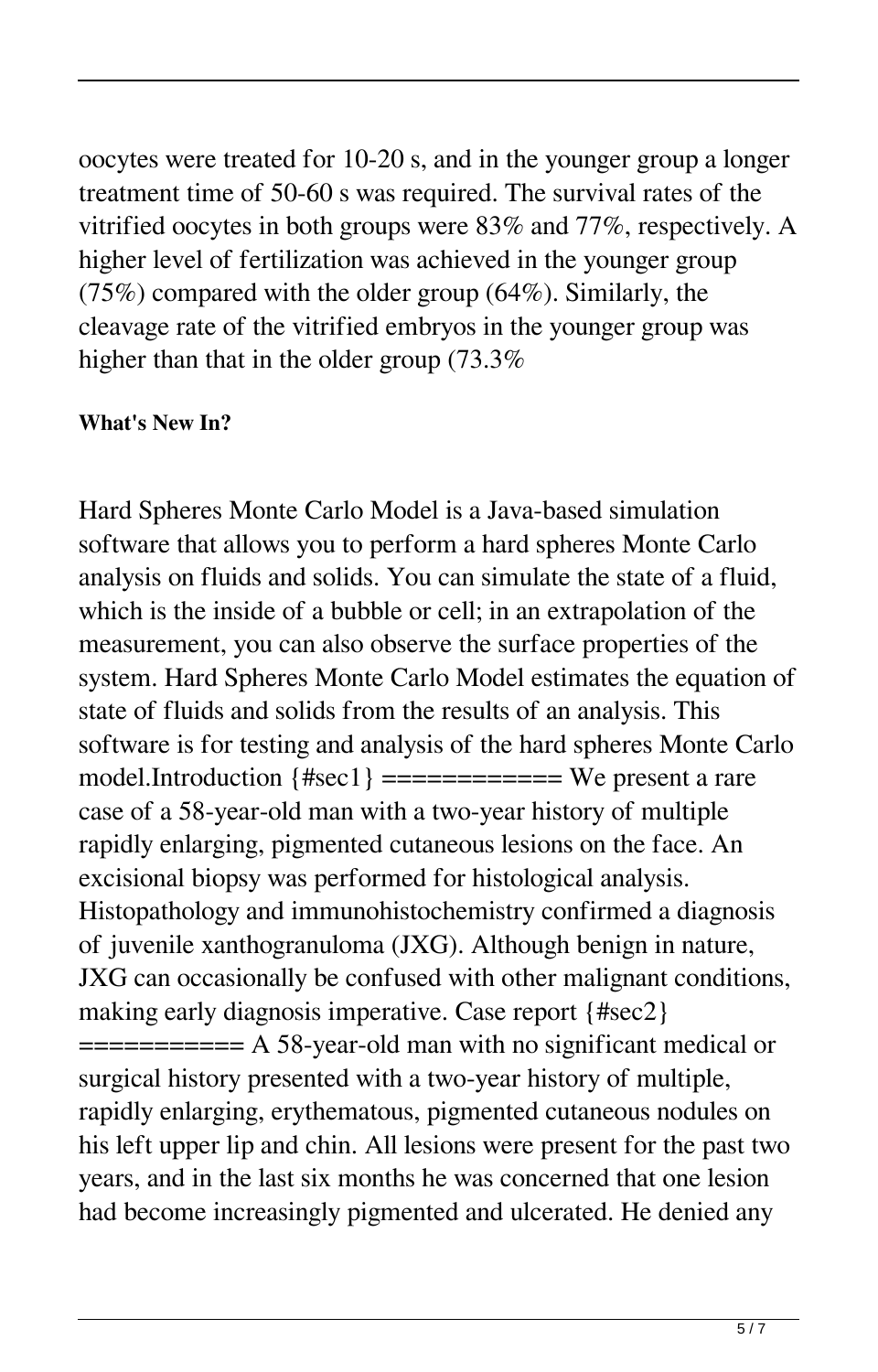recent trauma to the lesions and any recent change in medication or illness. On examination, multiple, erythematous, hyperpigmented, crateriform lesions ([Fig 1](#fig1){ref-type="fig"},  $*A^*$  and  $*B^*)$ were present on his left upper lip and chin. Fig  $1(*A*)$  Numerous erythematous, hyperpigmented crateriform lesions on the left side of the patient's face. (\*B\*) Crateriform lesions on the left side of the patient's face. Cutaneous examination of his back revealed no lesions, and no additional skin-colored lesions were palpated on his scalp. There was no swelling of his lymph nodes. Excisional biopsy of a large lesion was performed and histology revealed lobules of epithelioid histiocytes in the dermis. Many multinucleated giant cells were seen within the lobules of histiocytes. Scattered siderophages were present. No mitotic figures were identified, ruling out atypical fibroxanthoma or malignant melanoma. Immunohistochemical analysis revealed intense expression of CD68 and S-100 in the histiocytes ( $[Fig 2](\text{ffig2})$  $[ref-type="fig"]$ ). Cytoplasmic granular staining for CD163 was noted as well. The patient subsequently underwent a left upper